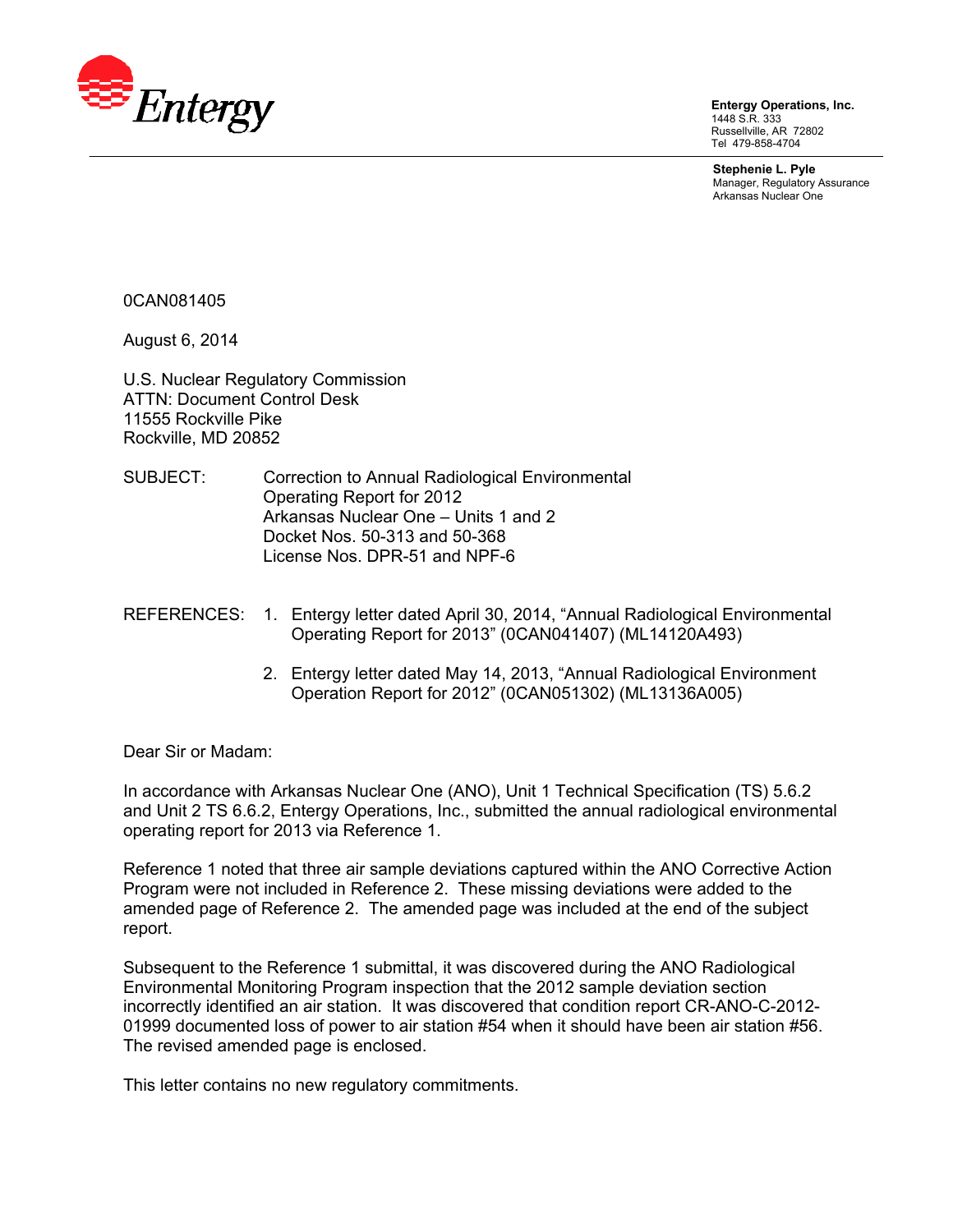0CAN081405 Page 2 of 2

If you have any questions or require additional information, please contact me.

Sincerely,

## **ORIGINAL SIGNED BY STEPHENIE L. PYLE**

SLP/rwc

Enclosure: Revised Amended Annual Radiological Environmental Operating Report for 2012

cc: Mr. Marc L. Dapas Regional Administrator U. S. Nuclear Regulatory Commission, Region IV 1600 East Lamar Boulevard Arlington, TX 76011-4511

> NRC Senior Resident Inspector Arkansas Nuclear One P.O. Box 310 London, AR 72847

U. S. Nuclear Regulatory Commission Attn: Mr. Peter Bamford MS O-8B3 One White Flint North 11555 Rockville Pike Rockville, MD 20852

Mr. Bernard R. Bevill Arkansas Department of Health Radiation Control Section 4815 West Markham Street Slot #30 Little Rock, AR 72205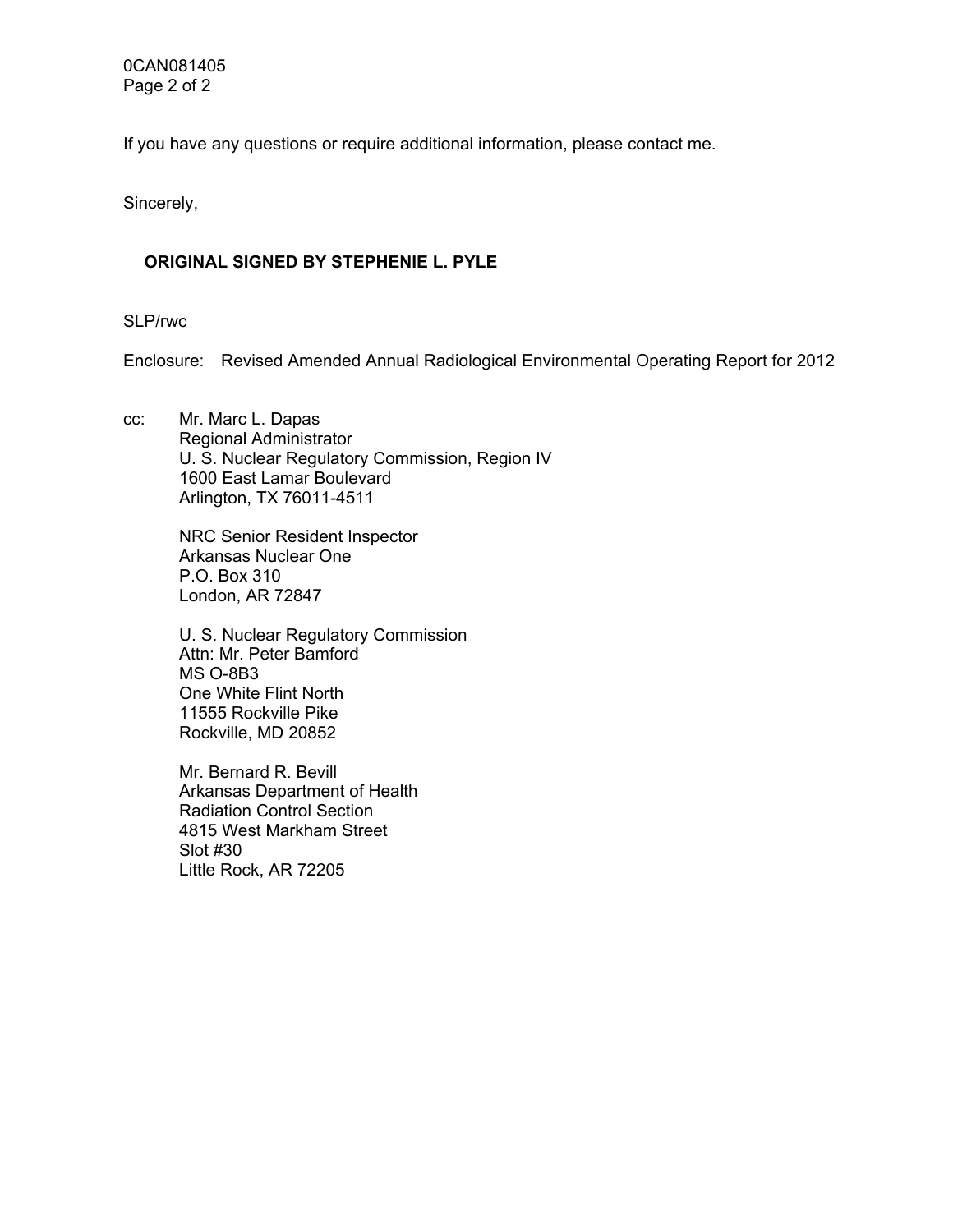## **ENCLOSURE to**

## **0CAN081405**

**Revised Amended Annual Radiological Environmental Operating Report for 2012**